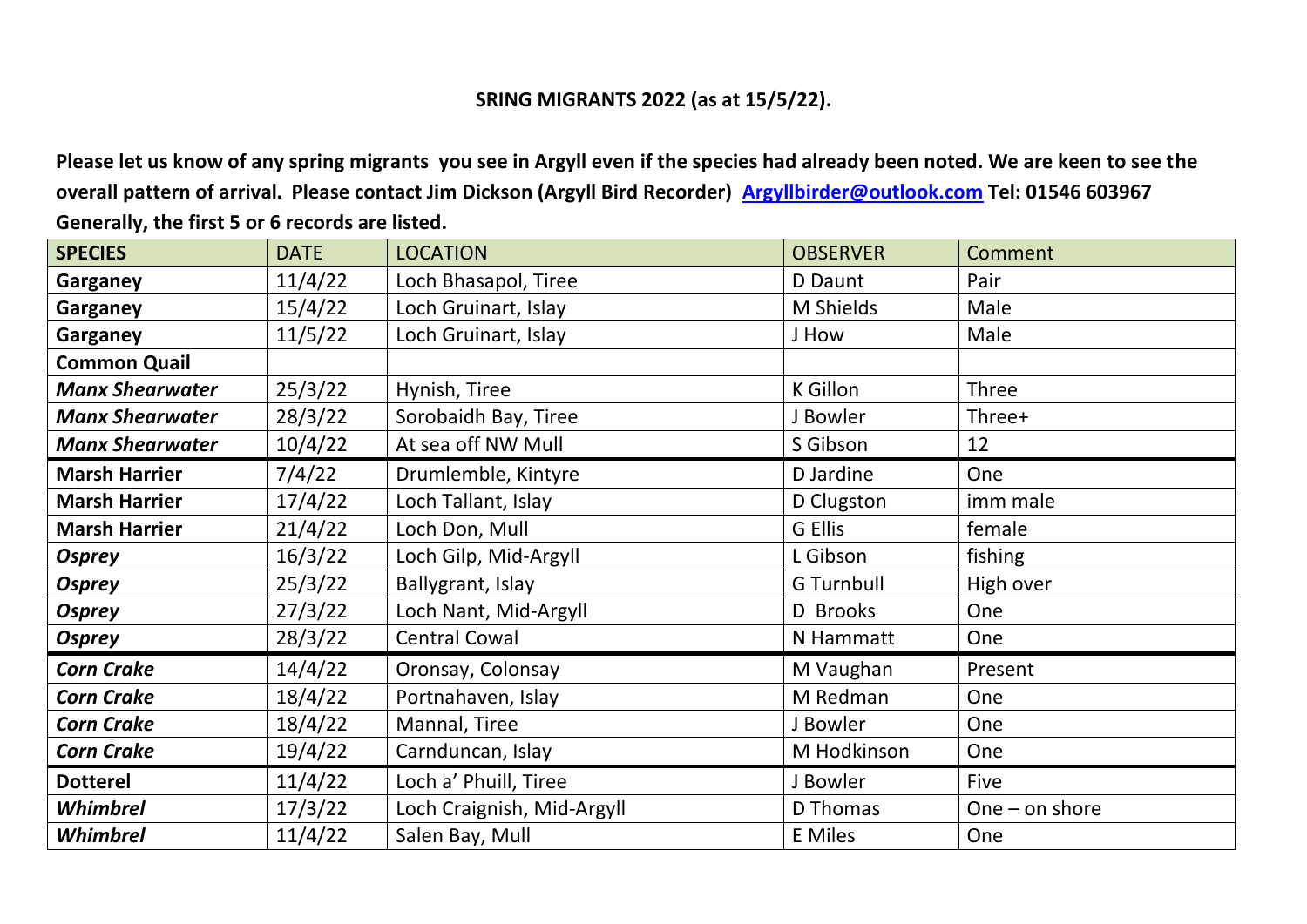| Whimbrel                | 13/4/22 | Ardnave, Islay                        | L Stewart           | Four                |
|-------------------------|---------|---------------------------------------|---------------------|---------------------|
| <b>Common Sandpiper</b> | 11/4/22 | Loch na Keal, Mull                    | <b>E</b> Miles      | One                 |
| <b>Common Sandpiper</b> | 12/4/22 | Loch Feochan, Mid-Argyll              | J Speirs            | One                 |
| <b>Common Sandpiper</b> | 14/4/22 | Loch Kinnabus, Islay                  | D Wood              | One                 |
| <b>Common Sandpiper</b> | 15/4/22 | Machrihanish, Kintyre                 | J Goudie            | One                 |
| <b>Green Sandpiper</b>  |         |                                       |                     |                     |
| <b>Wood Sandpiper</b>   | 2/5/22  | Loch Tulla, North Argyll              | D Jardine/J Dickson | <b>Three</b>        |
| <b>Arctic Skua</b>      | 25/4/22 | Oban - Colonsay Ferry                 | A Davis             | One                 |
| <b>Arctic Skua</b>      | 6/5/22  | Trshnish Is, Mull                     | R Edwards           | Two                 |
| <b>Arctic Skua</b>      | 13/5/22 | <b>NW Mull</b>                        | E Miles/J Waldie    | One                 |
| <b>Great Skua</b>       | 8/4/22  | <b>Traigh Bhi, Tiree</b>              | J Bowler            | Four                |
| <b>Great Skua</b>       | 10/4/22 | At sea off NW Mull                    | S Gibson            | Two                 |
| <b>Sandwich Tern</b>    | 24/3/22 | <b>Balephetrish Bay, Tiree</b>        | <b>K</b> Gillon     | One                 |
| <b>Sandwich Tern</b>    | 29/3/22 | Machrihanish, Kintyre                 | J Goudie            | One                 |
| <b>Sandwich Tern</b>    | 1/4/22  | Port Ellen, Islay                     | M Armstrong         | One                 |
| <b>Little Tern</b>      | 14/4/22 | Sorobaidh Bay, Tiree                  | D Daunt             | One                 |
| <b>Common Tern</b>      | 4/5/22  | Off Ardrishaig, Mid-Argyll            | J Dickson           | Four                |
| <b>Arctic Tern</b>      | 24/4/22 | Milton, Tiree                         | J Bowler            | $15+$               |
| <b>Arctic Tern</b>      | 27/4/22 | Oban - Colonsay Ferry                 | D Jardine           | Two                 |
| <b>Turtle Dove</b>      |         |                                       |                     |                     |
| <b>Common Cuckoo</b>    | 27/3/22 | Portsonichan, Loch Awe, Mid-Argyll    | I McPherson         | Calling in distance |
| <b>Common Cuckoo</b>    | 12/4/22 | Craignure golf course, Mull           | M & J Murphy        | One calling         |
| <b>Common Cuckoo</b>    | 12/4/22 | Leckuary, Kilmichael Glen, Mid-Argyll | Per Birdguides      | One calling         |
| <b>Common Cuckoo</b>    | 14/4/22 | Loch Avich, Mid-Argyll                | Per Birdguides      | One calling         |
| <b>Common Cuckoo</b>    | 14/4/22 | Loch Frisa, Mull                      | S Fell              | One calling         |
| <b>Common Cuckoo</b>    | 15/4/22 | Strachur, Cowal                       | K Gibb              | One calling         |
| <b>Common Cuckoo</b>    | 15/4/22 | Knapdale, Mid-Argyll                  | L Gibson            | One calling         |
| <b>Common Swift</b>     | 3/5/22  | Innellan, Cowal                       | G Bashford          | One                 |
| <b>Common Swift</b>     | 8/5/22  | Kilmartin, Mid-Argyll                 | D Jardine           | One                 |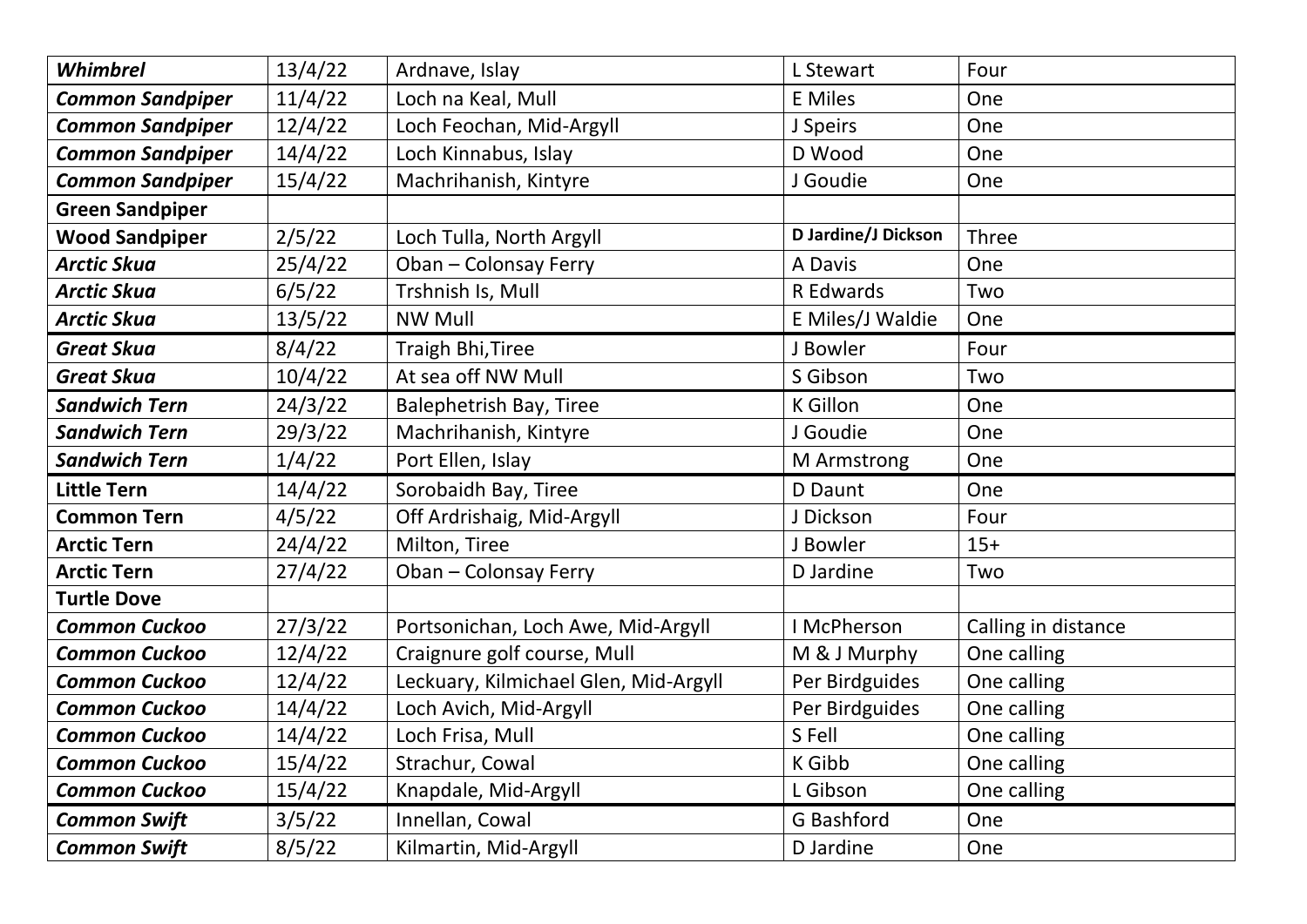| <b>Common Swift</b>      | 9/5/22  | Bridgend, Mid-Argyll            | Per M Chattwood     | One          |
|--------------------------|---------|---------------------------------|---------------------|--------------|
| <b>Common Swift</b>      | 11/5/22 | Campbeltown, Kintyre            | N Brown             | 13           |
| <b>Sand Martin</b>       | 18/3/22 | Gruinart, Islay                 | S Murray            | One          |
| <b>Sand Martin</b>       | 19/3/22 | N Moine Mhore, Mid-Argyll       | J Lehmann           | Two          |
| <b>Sand Martin</b>       | 19/3/22 | N of Campbeltown, Kintyre       | N Brown             | Three        |
| <b>Sand Martin</b>       | 20/3/22 | Lephenstrath, Southend, Kintyre | A & N Hand          | <b>Three</b> |
| <b>Sand Martin</b>       | 20/3/22 | Salen, Mull                     | S Webb              | One          |
| <b>Barn Swallow</b>      | 26/3/22 | Loch Gorm, Islay                | Per Birdguides      | One          |
| <b>Barn Swallow</b>      | 31/3/22 | Ellister, Islay                 | <b>K</b> Reeves     | One          |
| <b>Barn Swallow</b>      | 3/4/22  | Loch na Keal, Mull              | C Taylor            | One          |
| <b>Barn Swallow</b>      | 6/4/22  | Scarinish, Tiree                | J Bowler            | One          |
| <b>Barn Swallow</b>      | 8/4/22  | Laganulva, Mull                 | P & A Brown         | Two          |
| <b>Barn Swallow</b>      | 11/4/22 | Lochdon, Mull                   | <b>E</b> Miles      | Two          |
| <b>Barn Swallow</b>      | 12/4/22 | Ardrishaig, Mid-Argyll          | C MacFarlane        | One          |
| <b>Barn Swallow</b>      | 12/4/22 | Kellan, Mull                    | <b>E</b> Miles      | One          |
| <b>House Martin</b>      | 5/4/22  | Loch Skerrols, Islay            | <b>K</b> Carruthers | Four         |
| <b>House Martin</b>      | 12/4/22 | Kellan, Mull                    | <b>E</b> Miles      | Two          |
| <b>House Martin</b>      | 14/4/22 | Lephenstrath, Southend, Kintyre | N & H Hand          | One          |
| <b>House Martin</b>      | 24/4/22 | Clachaig, Cowal                 | N Hammatt           | One          |
| <b>House Martin</b>      | 29/4/22 | Achnabreck, Mid-Argyll          | J McInally          | Six          |
| <b>Wood Warbler</b>      | 21/4/22 | Ardura Forest, Mull             | T Dixon             | One          |
| <b>Wood Warbler</b>      | 21/4/22 | Grasspoint, Mull                | S Gibson            | One          |
| <b>Wood Warbler</b>      | 22/4/22 | Castle Lachlan, Cowal           | N Hammatt           | Two          |
| <b>Wood Warbler</b>      | 28/4/22 | Taynish NNR, Mid-Argyll         | H Watkin            | Several      |
| <b>Wood Warbler</b>      | 29/4/22 | Erines, Mid-Argyll              | L Gibson            | One          |
| <b>Common Chiffchaff</b> | 3/3/22  | <b>Balephuil, Tiree</b>         | J Bowler            | collybita    |
| <b>Common Chiffchaff</b> | 4/3/22  | Dervaig, Mull                   | <b>E</b> Miles      | In song      |
| <b>Common Chiffchaff</b> | 16/3/22 | Carsaig, Mid-Argyll             | A Chadderton        | In song      |
| <b>Common Chiffchaff</b> | 17/3/22 | Ardrishaig, Mid-Argyll          | C MacFarlane        | In song      |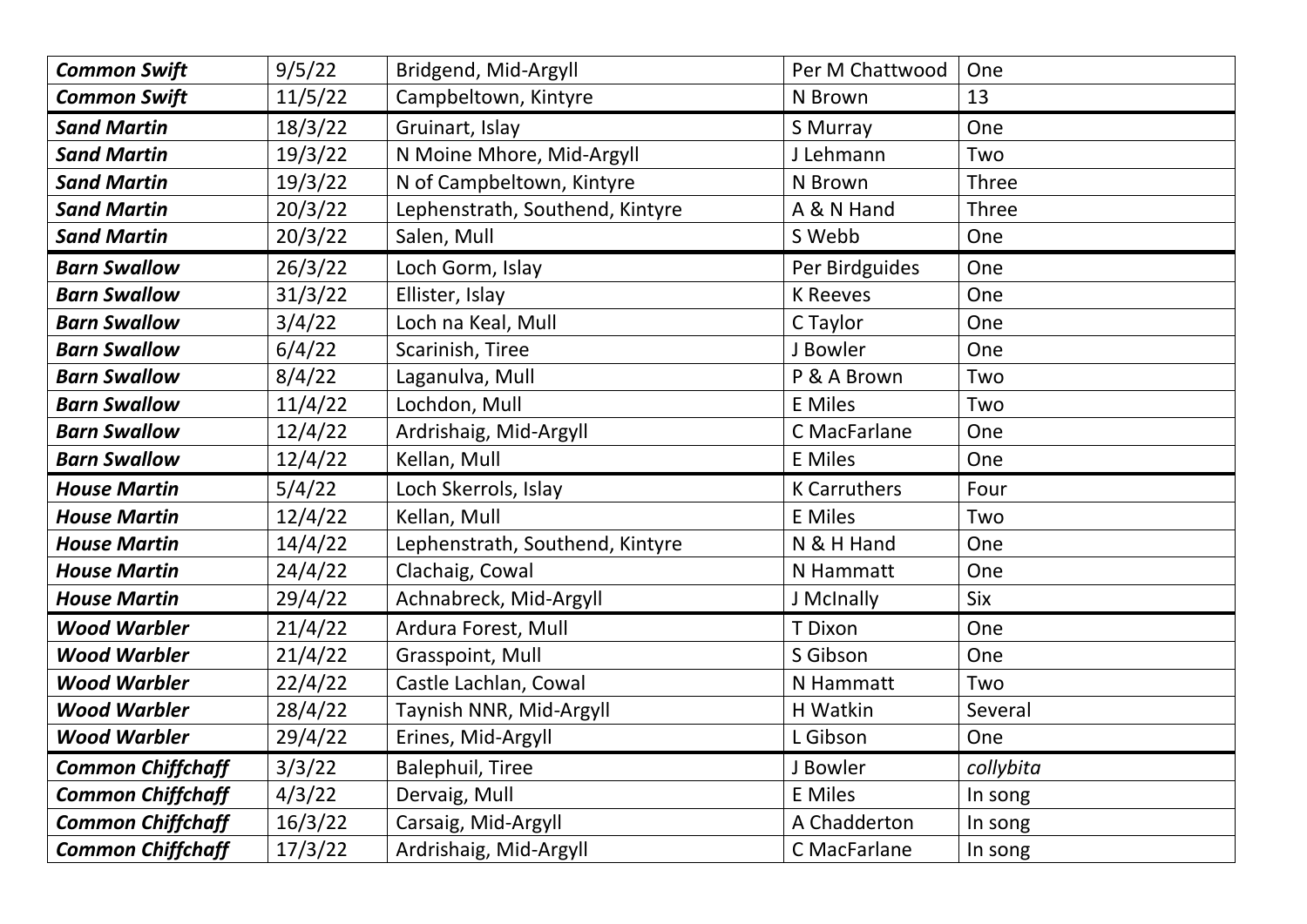| <b>Common Chiffchaff</b> | 18/3/22 | Eriska, North Argyll                | C Shaw            | In song                            |
|--------------------------|---------|-------------------------------------|-------------------|------------------------------------|
| <b>Common Chiffchaff</b> | 18/3/22 | Kames, Cowal                        | A Thursby         | In song, two seen                  |
| <b>Common Chiffchaff</b> | 18/3/22 | Cornabus, Islay                     | E Burrell         | One                                |
| <b>Willow Warbler</b>    | 24/3/22 | Kinnabus, Islay                     | D Wood            | One                                |
| <b>Willow Warbler</b>    | 25/3/22 | Cornabus, Islay                     | E Burrell         | One                                |
| <b>Willow Warbler</b>    | 29/3/22 | Scarba                              | D Jardine         | One                                |
| <b>Willow Warbler</b>    | 3/4/22  | Aros Park, Mull                     | R Ormond          | In song                            |
| <b>Willow Warbler</b>    | 5/4/22  | Cairnbaan, Mid-Argyll               | J Dickson         | In song                            |
| <b>Willow Warbler</b>    | 6/4/22  | Eriska, North Argyll                | K Blackmore       | One                                |
| <b>Willow Warbler</b>    | 10/4/22 | Machrihanish, Kintyre               | J Goudie          | One                                |
| <b>Willow Warbler</b>    | 10/4/22 | Loch Coillie-Bharr, Mid-Argyll      | C MacFarlane      | One                                |
| <b>Willow Warbler</b>    | 12/4/22 | Holy Loch, Cowal                    | N Hammatt         | One                                |
| <b>Willow Warbler</b>    | 12/4/22 | RSPB Loch Gruinart, Islay           | M Shields         | In song                            |
| <b>Willow Warbler</b>    | 12/4/22 | Portnahaven, Islay                  | A Hart            | Two in song                        |
| <b>Willow Warbler</b>    | 12/4/22 | Loch Spelve, Mull                   | S Murray          | One                                |
| <b>Willow Warbler</b>    | 12/4/22 | Loch Beag, Craignish, Mid-Argyll    | D Jardine         | One                                |
| <b>Willow Warbler</b>    | 12/4/22 | Several locations in NW Mull        | <b>E</b> Miles    | 'Several sites' - in song          |
| <b>Blackcap</b>          | 23/3/22 | Calgary, Mull                       | <b>E</b> Miles    | In song                            |
| <b>Blackcap</b>          | 7/4/22  | Kilkenneth, Tiree                   | J Bowler          | male                               |
| <b>Blackcap</b>          | 8/4/22  | Campbeltown, Kintyre                | N Brown           | Two in song                        |
| <b>Blackcap</b>          | 10/4/22 | Ardrishaig, Mid-Argyll              | L Gibson          | In song                            |
| <b>Blackcap</b>          | 12/4/22 | Holy Loch, Cowal                    | N Hammatt         | One                                |
| <b>Blackcap</b>          | 13/4/22 | Achnacreebeg, North Argyll          | D Bennett         | One $-$ same date as there in 2021 |
| <b>Garden Warbler</b>    | 15/4/22 | Barrmor Hill, Kilmartin, Mid-Argyll | <b>S Mitchell</b> | One in song (def not b'cap)        |
| <b>Garden Warbler</b>    | 20/4/22 | Taynish NNR, Mid-Argyll             | H Watkin          | present                            |
| <b>Garden Warbler</b>    | 21/4/22 | Aros, Mull                          | R Ormond          | Two                                |
| <b>Garden Warbler</b>    | 23/4/22 | Tayinloan area, Kintyre             | N Brown           | One                                |
| <b>Garden Warbler</b>    | 24/4/22 | Torosay, Mull                       | S Gibson          | One                                |
| <b>Garden Warbler</b>    | 28/4/22 | Bellanoch, Mid-Argyll               | J Dickson         | Male in song                       |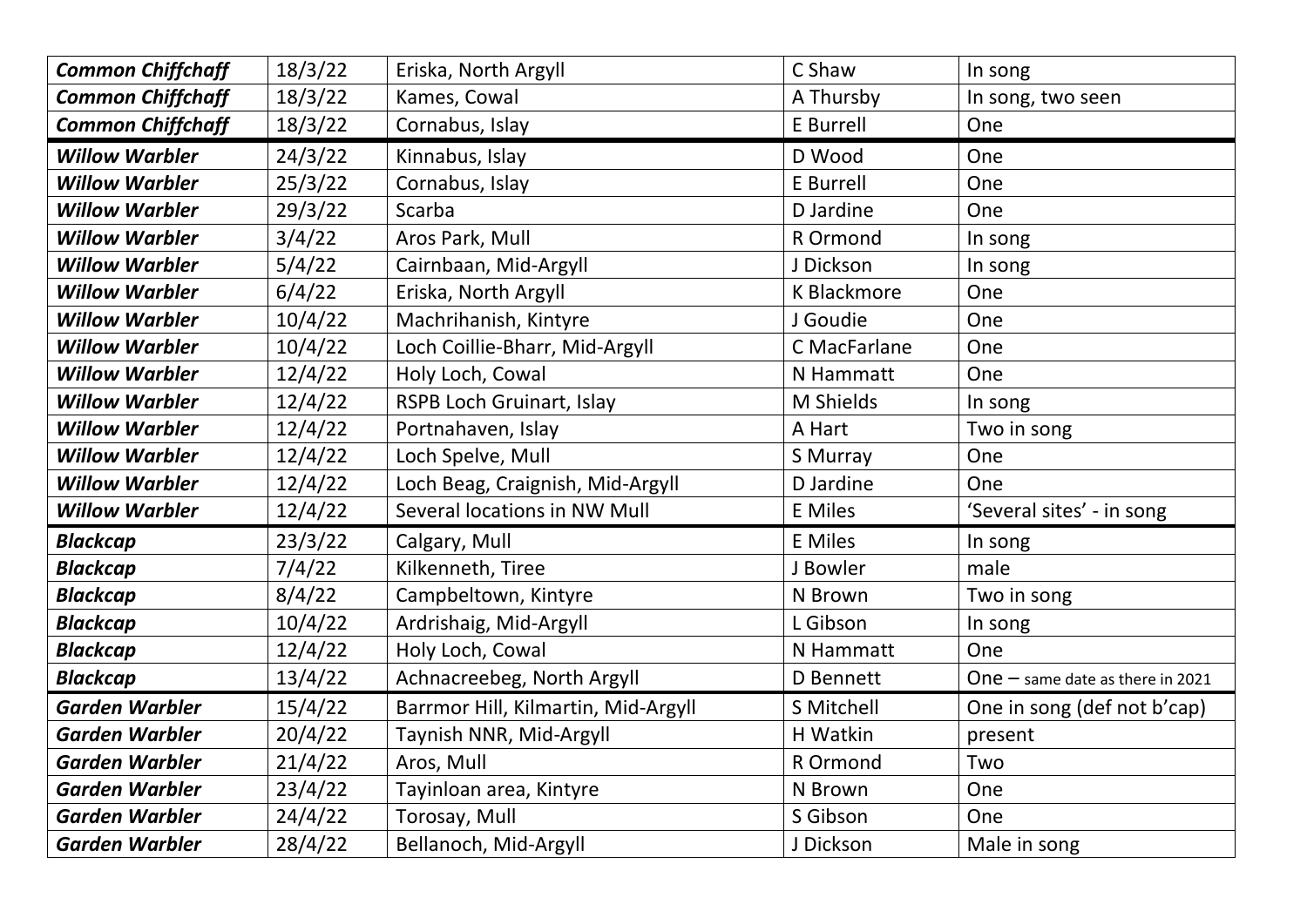| <b>Garden Warbler</b>      | 29/4/22 | Striven power stn, Cowal         | N Hammatt           | Male in song |
|----------------------------|---------|----------------------------------|---------------------|--------------|
| <b>Lesser Whitethroat</b>  |         |                                  |                     |              |
| <b>Common Whitethroat</b>  | 19/4/22 | Bellanoch, Mid-Argyll            | S Carter            | Two          |
| <b>Common Whitethroat</b>  | 20/4/22 | Carskiey Bay, Kintyre            | N & A Hand          | One          |
| <b>Common Whitethroat</b>  | 21/4/22 | Port Wemyss, Islay               | D Brown             | male in song |
| <b>Common Whitethroat</b>  | 25/4/22 | Cornabus, Islau                  | E Burrell           | One          |
| <b>Common Whitethroat</b>  | 26/4/22 | <b>Balephuil, Tiree</b>          | J Bowler            | Male in song |
| <b>Common Whitethroat</b>  | 28/4/22 | Dunoon, Cowal                    | <b>G Newall</b>     | Two males    |
| <b>Common Whitethroat</b>  | 29/4/22 | Crina Ferry, Mid-Argyll          | J Dickson           | Male         |
| <b>Grasshopper Warbler</b> | 14/4/22 | Ardfern, Mid-Argyll              | <b>B</b> Baker      | One in song  |
| <b>Grasshopper Warbler</b> | 15/4/22 | Cairnbaan, Mid-Argyll            | J Dickson           | One in song  |
| <b>Grasshopper Warbler</b> | 15/4/22 | Kilmichael Glen, Mid-Argyll      | I Forrester         | One in song  |
| <b>Grasshopper Warbler</b> | 17/4/22 | Minard, Mid-Argyll               | G & S Hall          | One in song  |
| <b>Sedge Warbler</b>       | 19/4/22 | <b>RSPB Loch Gruinart, Islay</b> | D Brown             | One          |
| <b>Sedge Warbler</b>       | 19/4/22 | Loch Fada, Colonsay              | D Jardine           | One          |
| <b>Sedge Warbler</b>       | 20/4/22 | Dervaig, Mull                    | <b>T</b> Clermont   | One          |
| <b>Sedge Warbler</b>       | 20/4/22 | Taynish NNR, Mid-Argyll          | H Watkin            | present      |
| <b>Sedge Warbler</b>       | 23/4/22 | <b>Balephuil, Tiree</b>          | J Bowler            | Male in song |
| <b>Sedge Warbler</b>       | 27/4/22 | Iona, Mull                       | M Winkworth         | One          |
| <b>Sedge Warbler</b>       | 27/4/22 | Moine Mhor, Mid-Argyll           | J Dickson           | Two in song  |
| <b>Sedge Warbler</b>       | 28/4/22 | Kilbride Farm, Cowal             | N Hammatt           | One          |
| <b>Ring Ouzel</b>          | 28/4/22 | Glen Shira, Mid-Argyll           | <b>K MacTaggart</b> | female       |
| <b>Ring Ouzel</b>          | 29/4/22 | Kerrera, Mid-Argyll              | D Jardine           | female       |
| <b>Ring Ouzel</b>          | 2/5/22  | American Monument, The Oa, Islay | P Gill              | male         |
| <b>Spotted Flycatcher</b>  | 12/5/22 | Craignure, Mull                  | N Somerville        | One          |
| <b>Spotted Flycatcher</b>  | 14/5/22 | Dalvore, Mid-Argyll              | J Dickson           | Two          |
| <b>Spotted Flycatcher</b>  | 14/5/22 | Clachaig, Cowal                  | N Hammatt           | One          |
| <b>Spotted Flycatcher</b>  | 15/5/22 | RSPB Loch Gruinart, Islay        | J How               | One          |
| <b>Pied Flycatcher</b>     |         |                                  |                     |              |